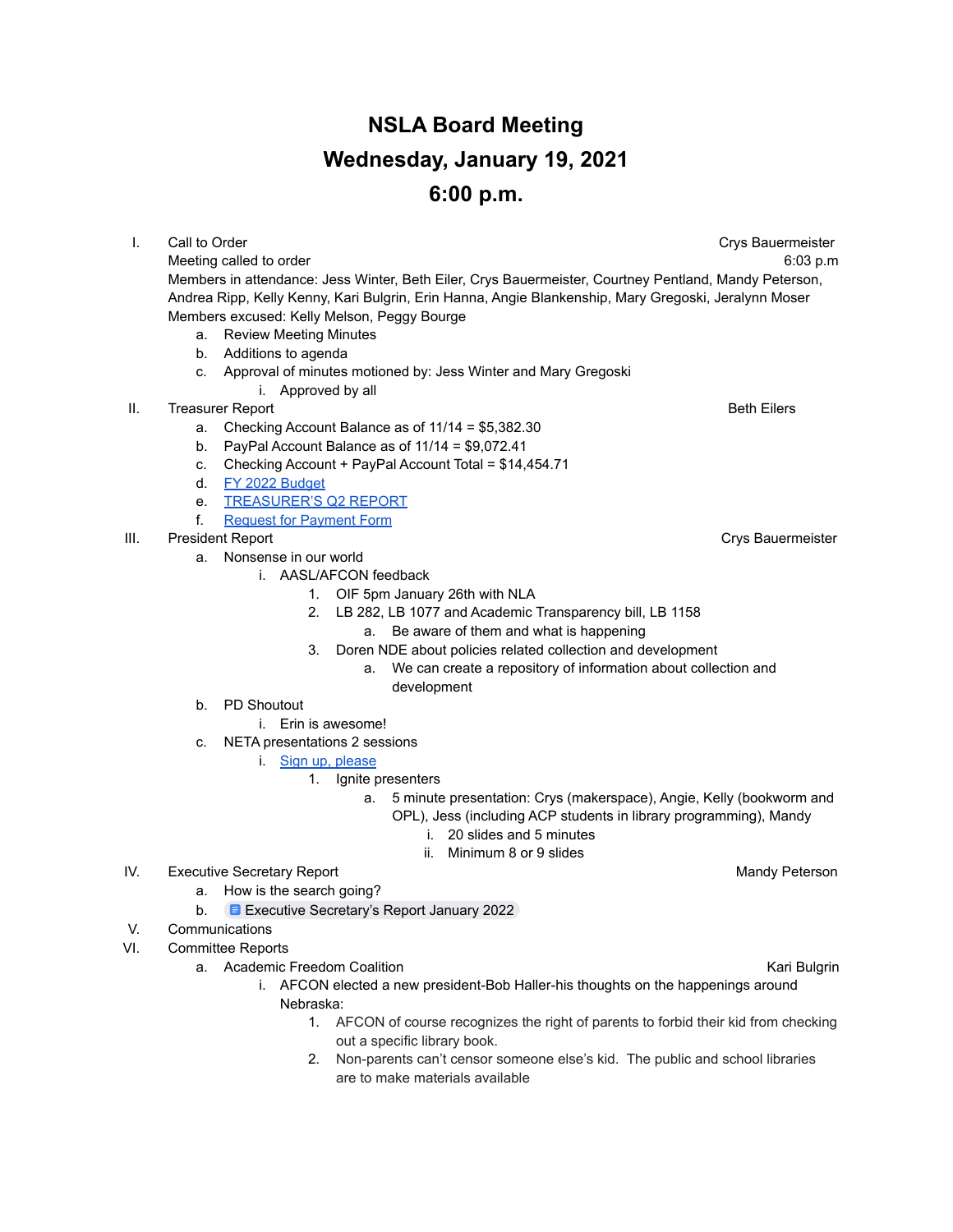- 3. I am ready at any time to represent AFCON at a meeting. It would be more effective to deputize Vicki for that task if she is willing—she knows all the problems a library may face.
- 4. I would note further that the governance of schools and libraries is not put in the hands of the Governor or the Legislature precisely because policies are not to be "political"—put in the hands of persons facing
- 5. I note that when I last looked the Sanders bill had not been introduced. It is a strange Bill in that it is not clear who needs "transparency" and for what purpose. In my years as a teacher, if I was asked to list the resources that went into a classroom plan, they would hardly serve any purpose for someone who was not a participant in the class.
- b. Nebraska Department of Education Chris Haeffner Chris Haeffner

- i. NDE is updating their website to share resources for book challenges: https://www.education.ne.gov/library-media-services/
- ii. Librarians are listed as a shortage area on the state report that recently came out
- iii. Updates to Rule 10 still on long term hold
- iv. Something to watch: Kearney Public Schools is requiring all students to have parents sign a form saying they can check out library books. This policy was introduced to the BOE in December and will be voted on in 2022.
- c. Nebraska Library Association Ginger Jelinek City and The Ginger Jelinek City and Ginger Jelinek
- - i. Board meeting in Dec. where they discussed Golden Sower at length. Deuces to let the group be a subsection of their own with voting privileges at the NLA board meetings. Changing of the guard with the end of the calendar year.
- e. Nebraska Library Commission New York New York New York Nelson Kelly Melson
	- i. [NCompass Live: 2022 One Book One Nebraska: 'The Bones of Paradise' Recorded](https://nlc.nebraska.gov/scripts/calendar/eventshow.asp?ProgID=21440) [Online Session](https://nlc.nebraska.gov/scripts/calendar/eventshow.asp?ProgID=21440)
	- ii. NLC supports the Nebraska Library systems with their [Full S.T.E.A.M. Ahead 2021](http://libraries.ne.gov/cpls/fsa-february/) [programs.](http://libraries.ne.gov/cpls/fsa-february/) The focus of 2022 will be on Makerspace. "Our Mission is to assist libraries and media centers in meeting community needs by serving as an advocate for libraries through facilitation, training and consultation."
	- iii. [Remember to use the Nebraska library systems as a resource!](http://libraries.ne.gov/cpls/about-us/)
- f. Nebraska State Advisory Committee **Figure 2018** 100 Harvey Joy Harvey
- g. Awards and Scholarship Cynthia Stogdill and Scholarship Cynthia Stogdill
	- i. Praxis Aubrie Brown
	- ii. Karla Wendelin Aubrie Brown
	- iii. Continuing Education Jenny Razor
		- 1. Motioned by Andrea and Erin
		- 2. Approved by all
- h. American Association of School Libraries Courtney Pentland Courtney Pentland
	- i. Sent to listserv: <https://www.ala.org/aasl/awards>
	- ii. Something we could apply for: <https://www.ala.org/aasl/awards/leadership> (deadline Feb 1st)
	- iii. AASL Town Halls: <https://www.ala.org/aasl/about/townhall>
- i. Student Representative **Peggy Bourge Peggy Bourge Peggy Bourge Peggy Bourge** 
	- i. Nothing from Dr. Henning
	- ii. Dr. Churchill wanted to share they new the new website and social media for their program:
	- iii. **[https://bit.ly/UNOITLSchoolLib](https://urldefense.com/v3/__https:/l.facebook.com/l.php?u=https*3A*2F*2Fbit.ly*2FUNOITLSchoolLib*3Ffbclid*3DIwAR1tnpgtMdB7VCFxE_33pMmQ_Vx7ggMFiaBj800ZqH3_grdgrqTexI5Z3Ig&h=AT0p1k5vOp2cwZzzyC0-X7PNdiDpBiRFVw71vGX4SexElxS66hvlrj6s-rOEd20VWrZLMzl-_FD8LPHK_4ksYdPiv6d18Gne_kZEAt23ym-P9tyyc9TTY5UD2vqTbSKbB9GZS-M&__tn__=-UK-R&c*5b0*5d=AT3sKPV772phgdcfkZDLzEZ6j94dZs3X0lYzsP8iRPuwvkXuRrgYtL5ACqU_sO4piAofofLsCCIiFlIch1BTcN3FSh4sK3oe5n8XNpU4B9j5y4_kMf1QuT4mntZ_4UA6ZnK1ykDxzbUNY9FFbMhYVN-bPg__;JSUlJSUlJSU!!PvXuogZ4sRB2p-tU!Xb0DR2MPNM48w9JgLmU_rsZsQ_JamKN9ottypslhwQ_cRu88-UgtRXd6eL9Q5Tg2E4U$)**
- j. MSLA Webmaster Mandy Peterson Nandy Peterson
	- i. Reminder of blog posts
	- ii. Blog, PL, and Challenges and Bans are the top three pages other than our home page.
	- iii. Traffic is steady.visited pages this month.
	- iv. Social media templates for school librarians to share about their experience

d. NSLA Crys Bauermeister